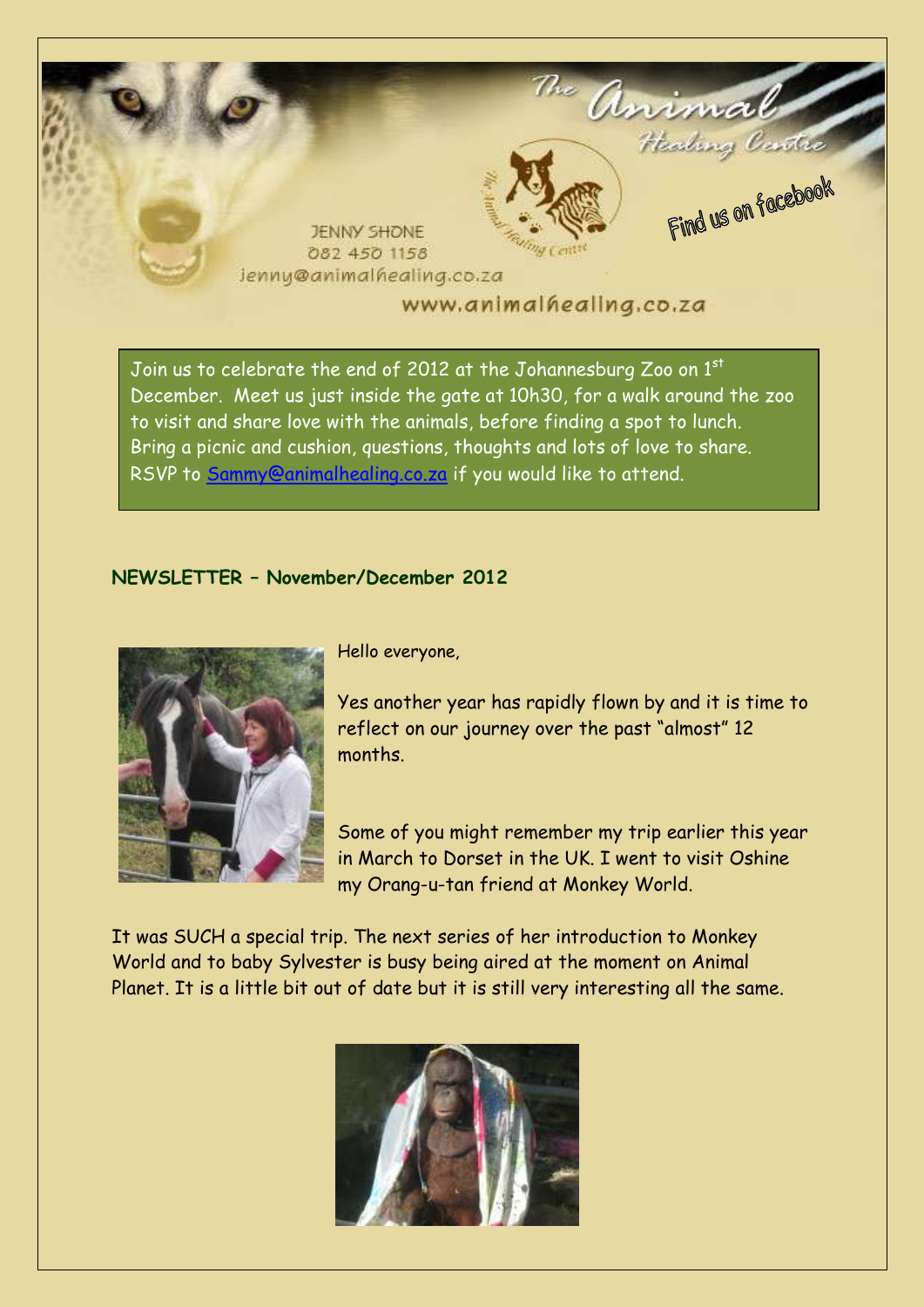In May we held an awesome workshop at the Pretoria zoo. We were given "The Elephant Indaba" for us to work in. The entire workshop was done with the

Elephants standing just outside the door while we were doing the workshop. There were big glass doors that opened right onto the Elephant enclosure.





We were SO lucky to have had two very special owls join us for a short time. It not only gave us the opportunity to learn about owls and

their specific behavours but it also gave us the chance to connect with them and see whet THEY had to say.

In August I was lucky enough to be invited to help judge at a dog show in a squatter camp called "Pheels Farm" It was an eye opening event. Everyone was SO proud of their dogs and the dogs were extremely happy and proud to be taking part in this show.



Everyone walked away with amazing prizes that included food hampers, airtime vouchers, water and food bowls for the dogs and many other prizes. A few weeks ago there was an amazing article printed in the People magazine. It mentioned the work the NDDF are doing to sterilise, vaccinate and feed the dogs in the townships as well as educate the people about the importance of basic

dog care.

I decided because of the Rabies outbreak that I would get myself and my staff vacinated. We all work with animals and come into contact with quite a few stray animals so I thought it would be a good idea. Well I can tell you it was MUCH easier vaccinating my dogs than it was vaccinating my staff! But in the end all was done and everyone was happy.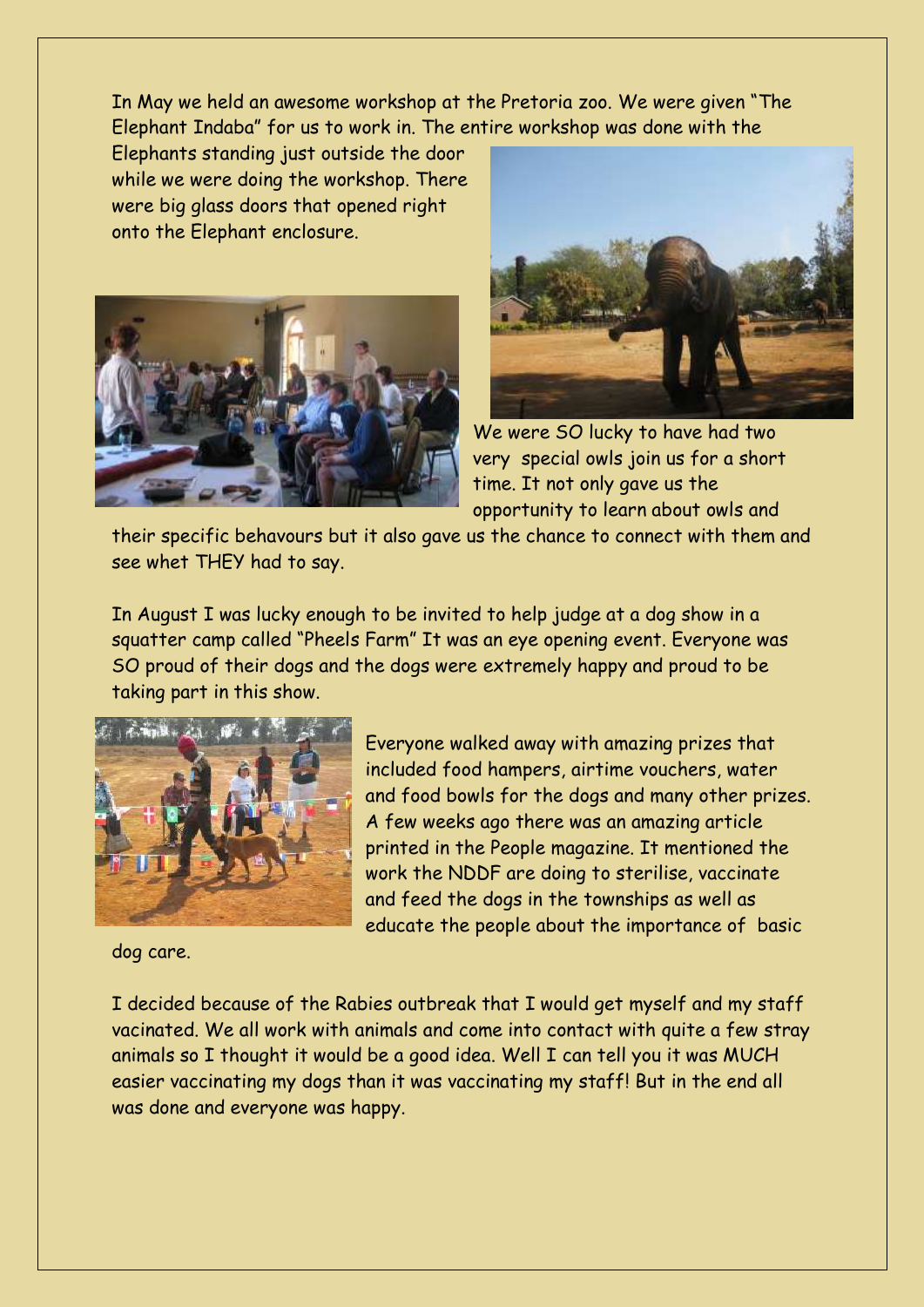The next dog show I was invited to judge at was "All Breeds Dog Training

School" in Boxburg. Mike and Leanne are running a brilliant school. Everyone andtheir dogs taking part had an awesome time. It was like a VERY BIG family event.

Yes it WAS a fancy dress. "Spot the dog"



In the beginning of October I gave a talk at a faire being held at Shanthi Sanctuary. The fair was in aid of FreeMe Wildlife Animal Rehabilitation Centre. We were celebrating St Francis day and everyone was invited to bring their animals so that some of the animal healers and communicators could work on them. There were dogs, cats and even a bearded dragon put in an appearance.

A couple of weeks later I held a workshop at Shanthi. What an amazing place to



run a workshop communicating with animals.

Shanthi Cat was one of the cats we communicated with during the workshop. The atmosphere was amazing at Shanthi Sanctuary. Halfway through the workshop, the heavens opened and we had the biggest hail storm I have ever experienced. The hail stones were the size of half

bricks. The minute they started falling we all got up and formed a circle. Together we put protection around the centre and the animals there. Within a few seconds the hail just stopped. It was an awesome experience.

October also saw me travelling to Cape Town (with a broken foot). The workshop we scheduled for Cape Town had to be postponed but I did have the pleasure of meeting some of the ladies who were going to be



studying "The animal communication home study course".

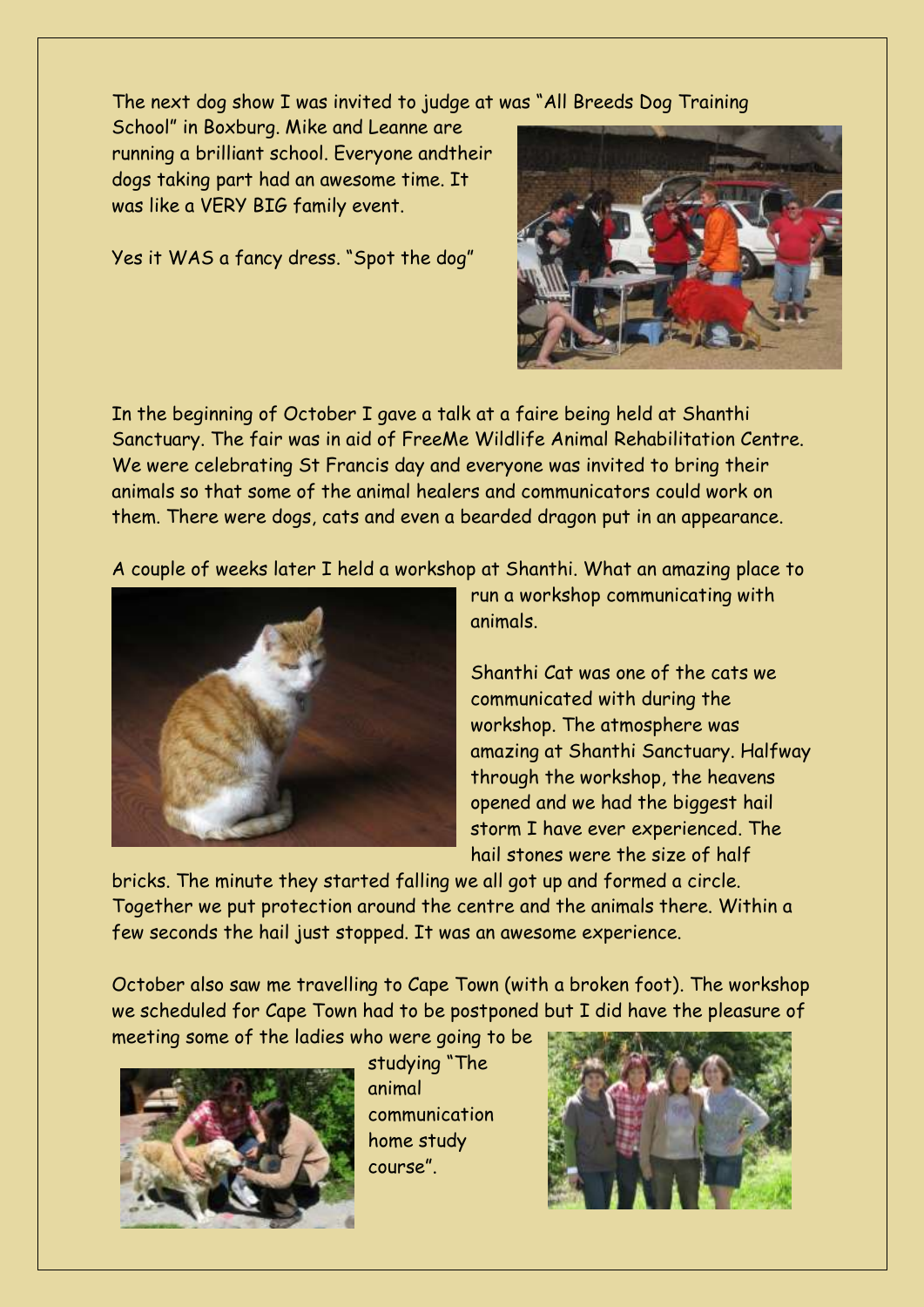I always feel so vitalised and energetic when returning from a trip to Cape



Town. The energy there is SO strong and uplifting. While I was there Alan and I went to visit Michaela and her family. Her dog Grappa was about to have his 10<sup>th</sup> birthday. Go Grappa Go!!!

He still looks SO young and handsome!!! As he tells me he will always be handsome!

Another one of my great highlights this year was when Sheila and her husband, Johnny, took Alan and myself to the Rhino Orphanage in Naaboomspruit. Sheila is the founder of Dance To Be Wild and is doing amazing work raising awareness and funds for this project. I was SO impressed by what the team at the



Orphanage are doing. Their passion and dedication is just so inspiring!!! We met a baby Rhino that had been orphaned when he was only a few months old. He is now quite a big strsapping boy at seven months old. I think it is a full time job looking after him and the other Rhinos.

Yes they also have some rescued lions at the orphanage. All the animals there are in SUCH good condition and these lions were just so laid-back and happy.



2012 was the year that saw Sammy and myself launch a new workshop. This workshop was especially designed to teach people how to communicate with their "own" animals. We all know that it not as easy communicating with our own animals because we know them so well. We always battle to "trust" what we are getting from them. We assume it is coming from our own knowledge of what we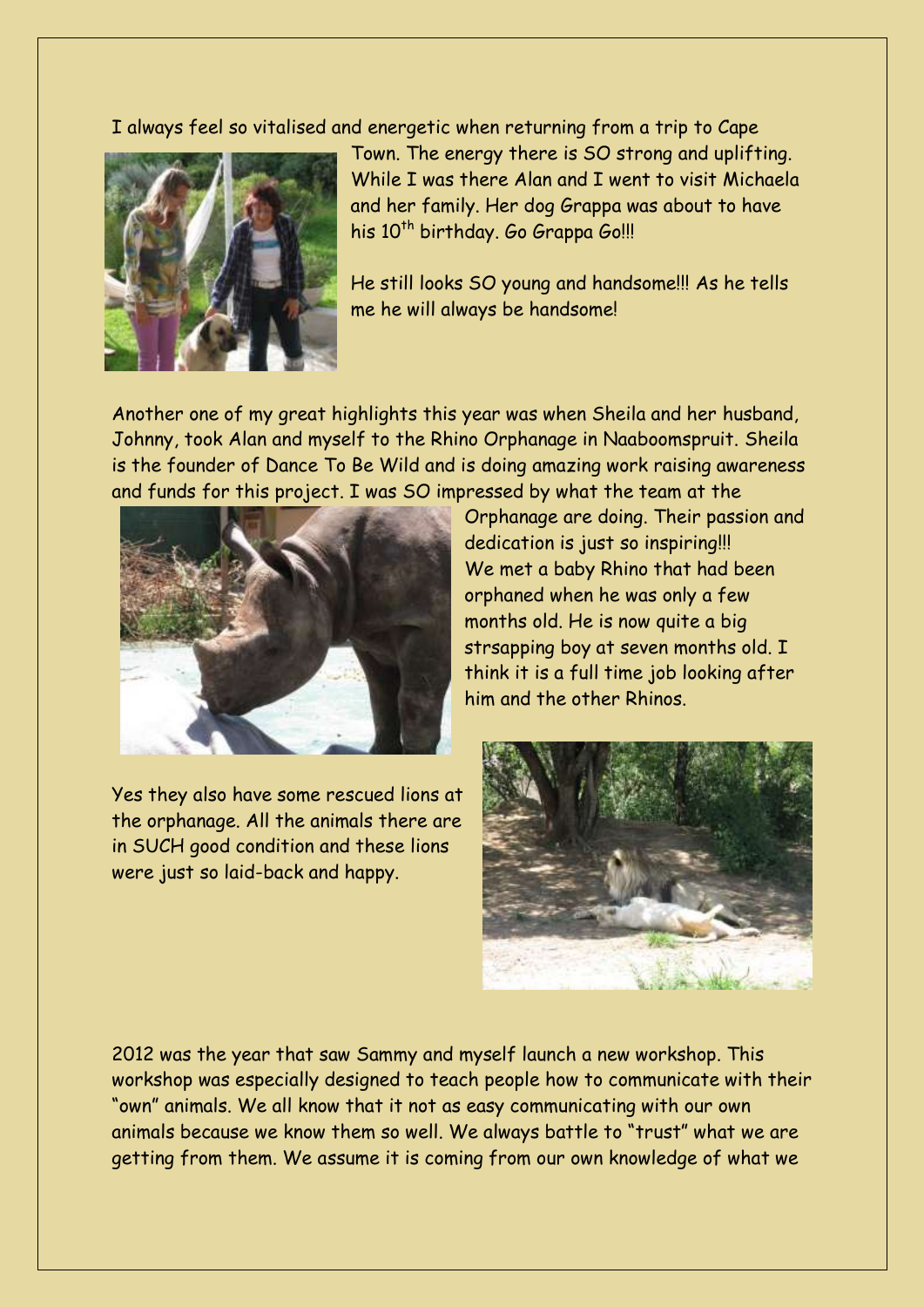know about them. In this workshop we introduced techniques that, with practice, would make it a lot easier to get the information we are looking for from our own animals.

The group we had for the day was an amazingly powerful group of ladies. We are expecting to great things from them in the future.

This year also saw another day of snow fall. This really excited the dogs. Riff-Raff and Stacy couldn't control their excitement but Isis thought it was MUCH warmer to stay inside near the fire-plave.

During the course of the year, through my consultations, I have had the pleasure of meeting and connecting with SO many amazing aniamls and their human companions. From a donkey in Isreal to a dog in Mauritious and a cat in Switzerland (not to mention ALL the amazing animals I met in South Africa) It has been an incredibly busy yet eye opening year. I find that every animal (and human) I connect with has so much to teach. All you need to do is be open to the lessons they are willing to share. Yes they have truly enriched my life.

I still believe in the saying "Every student is a teacher and every teacher is a student".

I always say when I teach that it is not about getting the certificate. Yes the knowledge is important. However the place where you really become "qualified" is when you go out there and put everything you learnt into practice. I believe that although we should always strive to learn and improve our knowledge in everything we do, we should NOT become permanent students. A time comes when we need to take that next step and "jump" into the communication. Sometimes this means stepping out of our comfort zones. Yes we never stop learning but the reason we are learning this skill in the first place is so that WE can improve the quality of life and understanding of all the animals we come in contact with.

Its about bridging the devide between the human race and the animal kingdom.

Sammy and I are really hoping we see quite a few of you really taking your abilities further and working (full or part time) communicating with animals and helping others develop a much deeper understanding of their animal friends.

Remember – EVERYONE thrives on love.This goes for animals and humans. So get out there and show them the love that is in YOUR hearts. Help to open THEIR hearts so that they can also experience the meaning of what true love really is. It doesn't cost anythiing to smile!!!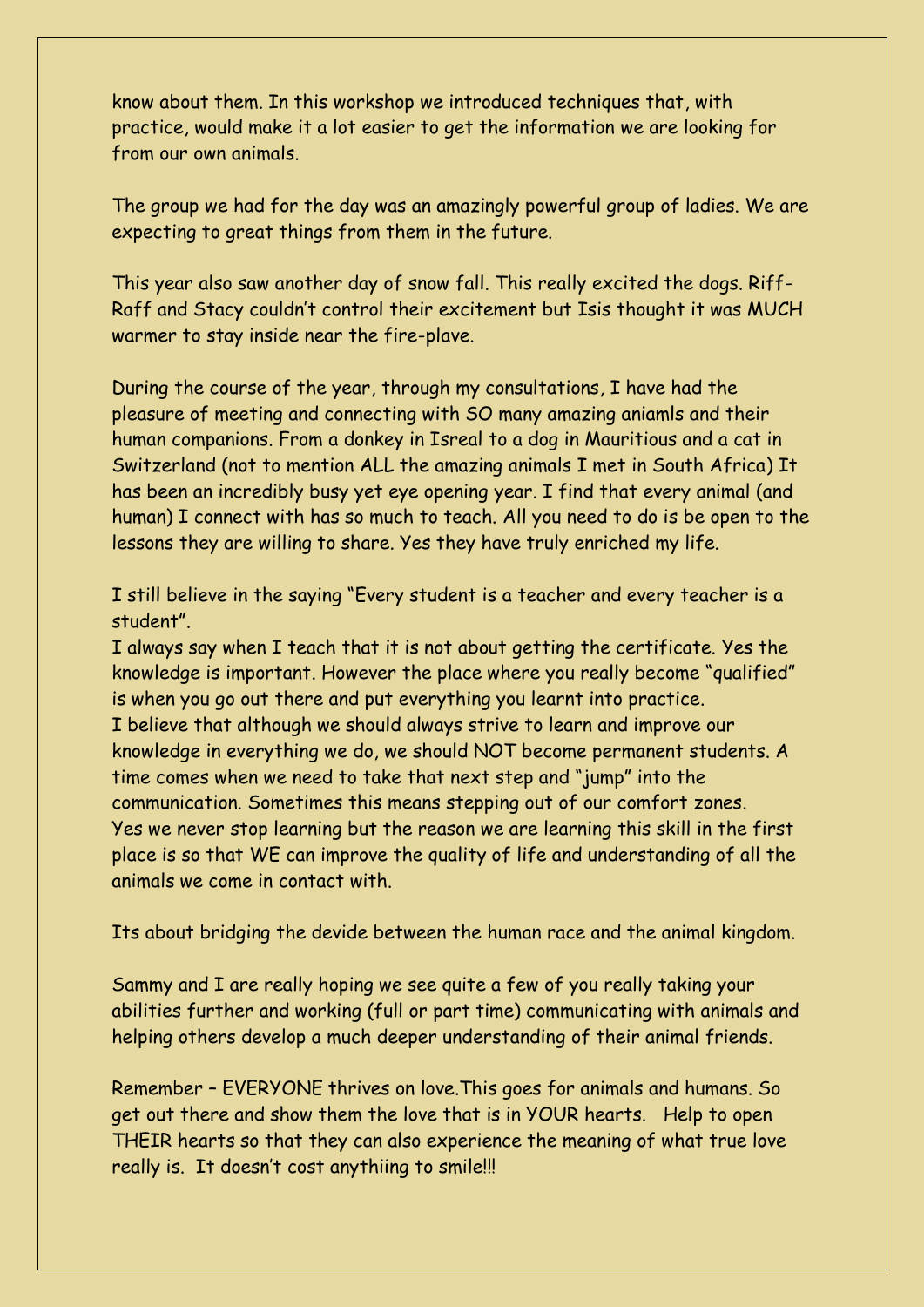

Hi to all the beautiful souls out there



2012 has been a year full of extremes, a year of change at its most vital, a year of the most intense release and growth that I have yet experienced. It was a year of no compromises, and only the focused intent to stay on my path and be guided to my highest self and to fulfil my purpose for the year kept guiding me back from the edge of panic, stress and fear.

Looking back I feel that I have been through the most intense hurricane, ripping off everything in and around me that no longer served me, leaving me in many ways stripped naked, and having to learn to be in the world without the crutches that for so many years kept me hidden from myself. At the same time, I have had the most amazing experiences, found myself in the most beautiful surroundings, discovered beautiful parts of myself, and connected with Mother Earth and all her inhabitants in the most incredible ways.

The beginning of the year was an important lesson in learning to do what I love, rather than doing something I'm good at but don't love in order to make ends meet. During this time, the intense focus required by the project I was working on left me stressed and with little spare time to attempt communications or trackings, and I struggled to maintain a balance between my



spiritual self and the "working" self. At the end of the project I realised that I needed to have the faith to believe that doing what I love will attract to me whatever I need to get to the next moment. It took several months for me to regain a sense of peace and inner calm.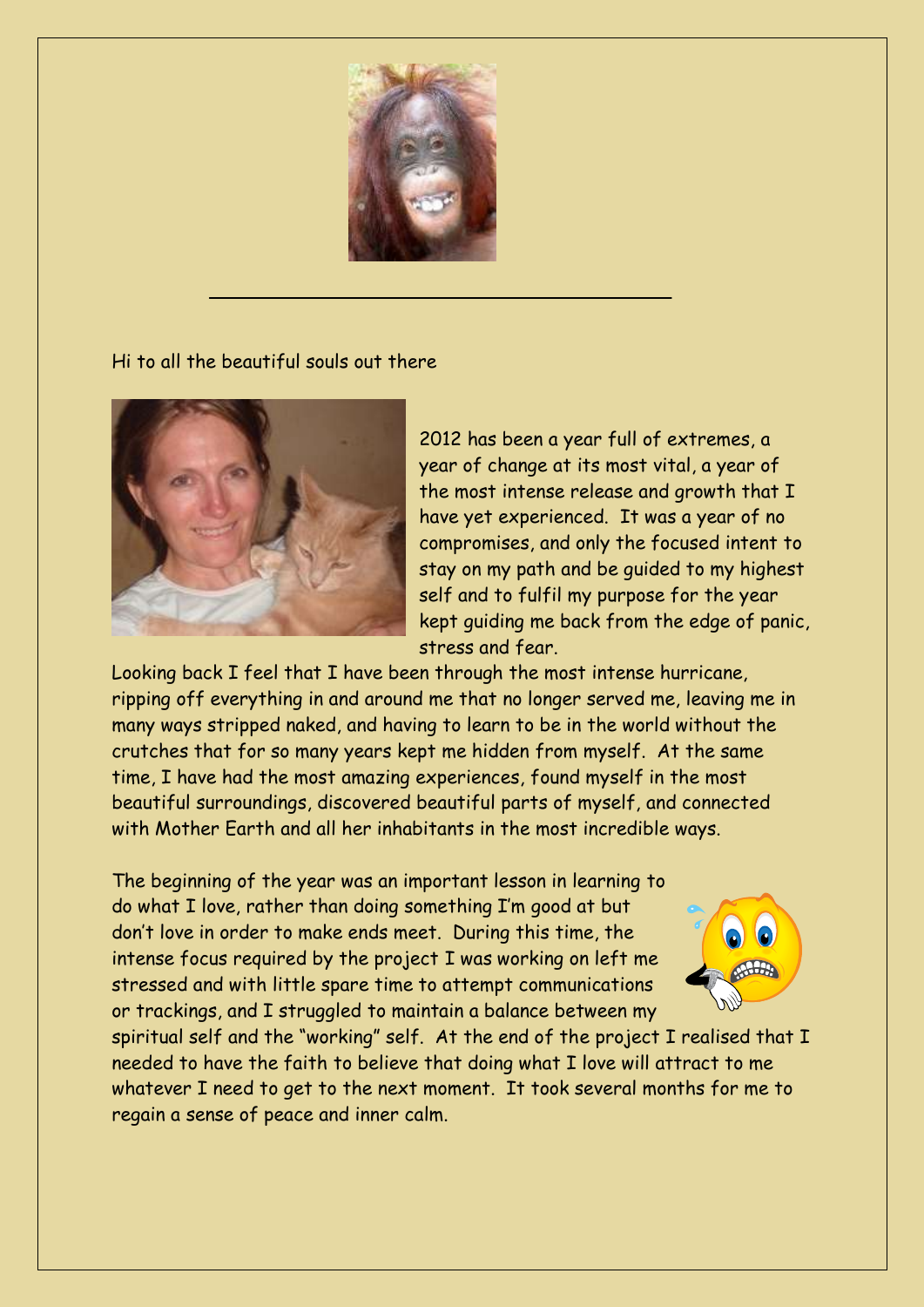Shortly after the project ended and I was trying to get back to some semblance of spiritual connection and centred-ness, I found myself organising a double house-move. My partner's parents were retiring to the Cape, after his dad had been diagnosed with cancer, and we had rented their house from them. Assisting them in packing up 60 years of memories to truck to a different town, as well as organising our own packing



and shuffling from house to house was an intense exercise in de-cluttering.

Just before the move, I attended a weekend workshop receiving the intense and



incredible Munay-ki healing rites. 9 healing rites were transferred over two days, and we were told to expect a 14 week clearing period thereafter. And what a clearing period it was. The munay-ki rites are based on ancient Peruvian shamanism practices and are being released at this time to assist humanity create new energy patterns for the new earth going forward and to release old patterns of living and being. It

clears a lot of stuck emotional stuff that you carry with you, stuff you don't even realise you still have, and in doing gives you the opportunity to grow and learn a new way of being, if you take the opportunities.

The house moving was stressful, intense but as with everything that this year was about, it was cleansing, purifying and ultimately perfect. With the clearing of the munay-ki, I found the following two months extremely intense and unsettling. I became ever more sensitive to the energy of people, places and

events and found myself unable to cope at first with the intense flood of emotion, thought and negativity that I would encounter in dealing with people. As a result I became very insular during this time, pulling away from all but those closest to me that I felt I could cope with. At the same time, I felt lost in the new space, unable to find or make my own space, unable even to meditate or



feel a connection to my guides. My animals were the most incredible souls, as always, and I spent a great deal of time with them, communing with them, connecting with them, allowing them to guide me, learning to live life like they do, one moment at a time.

My partner spent the majority of the next few months in the Cape with his parents, until his dad crossed over in October. His dad had been like a father to me, my own dad having crossed over 20 years ago, when I was aged 20, so the time my partner spent with him before he died, was not only an incredibly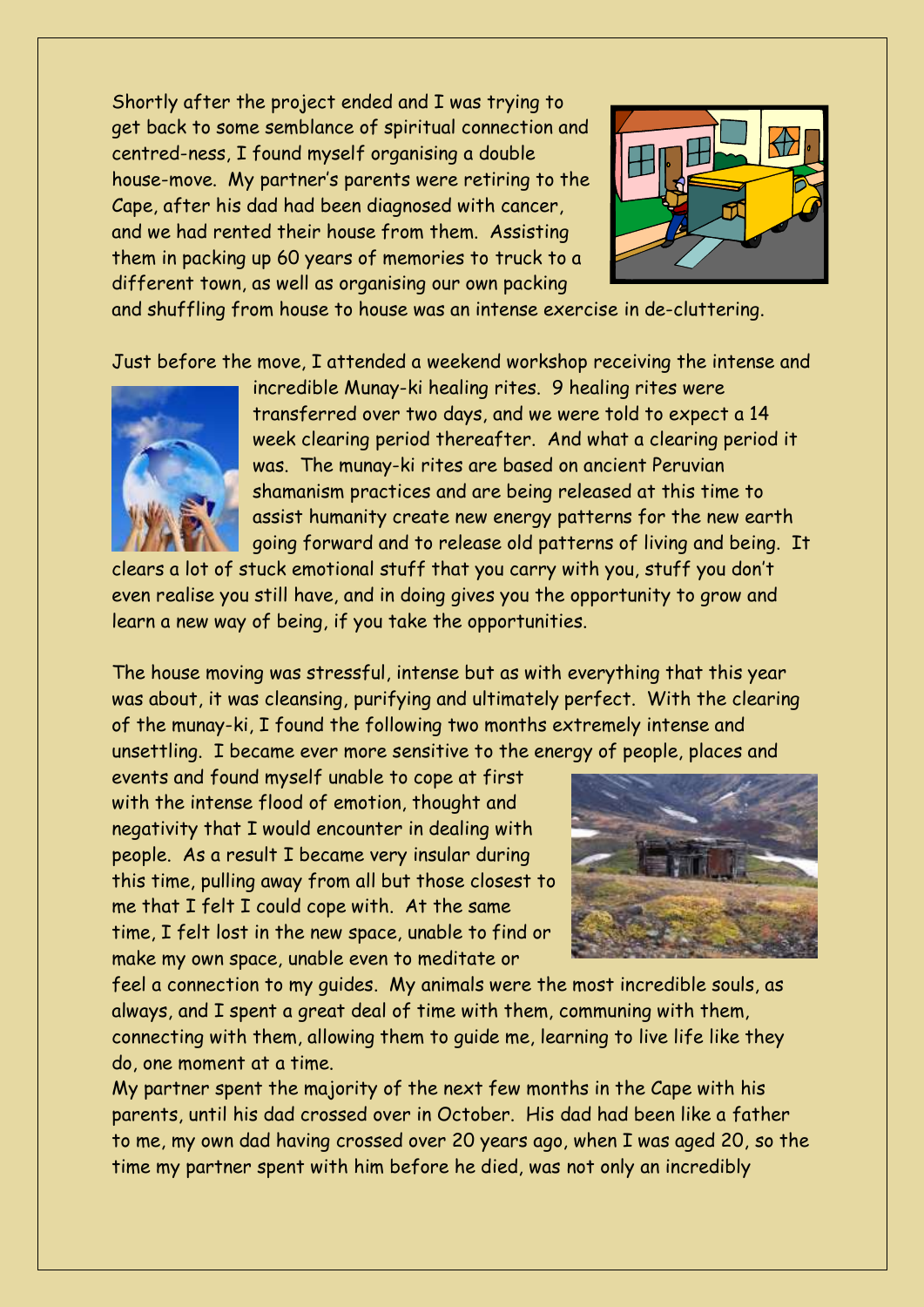emotional time for him, but for me as well. What was most amazing were the



animal spirit guides that stepped forward at this time to be with me and guide me. Many animals, birds and little creatures brought messages to me, and reminded me to access and share with my partner the wisdom shared with me by the souls of many animals who had crossed over and who I had communicated with over the years. In doing this I found my centre again and began to feel that I had safely crossed over an invisible chasm that had been yawning beneath me.



Going to Cape Town for the funeral gave us an opportunity to visit the beach, and it was here that I unexpectedly found myself performing a simple ceremony of gratitude and release. I could release the year and surrender to the plan that lay before me , of which I am mostly unaware,

but have the faith to know that I will be taken to where I need to be, guided to the people, places and events that will keep me walking forward into light.

I've recently returned from a family week away near Dullstroom in Mpumulanga

and we had two separate days of hailstorms sweeping through the area, more hail than I've seen at once for a long time. Because water deals with emotion, and hail is frozen water, I wondered what the significance was of the hail. It eventually dawned on me that the hail, having been frozen h igh up in the clouds, the place I call the "angel's playground", and then thrown down to earth, was in a way bringing



the purity of the heavens down to earth. Rain would move through the layers of smog, dirt and negativity surrounding a spot, and pick up and be changed by this, yet hail would move through these layers, unchanged and land on the earth in the same state it left the high altitudes, clear and pure. What a way to cleanse and purify a place.

And just in closing... Mercury is in retrograde until the  $26^{th}$ . Mercury governs communications, so expect delays in every way, problems in communications, miscommunications in relationships, etc. Don't despair, take the time to focus